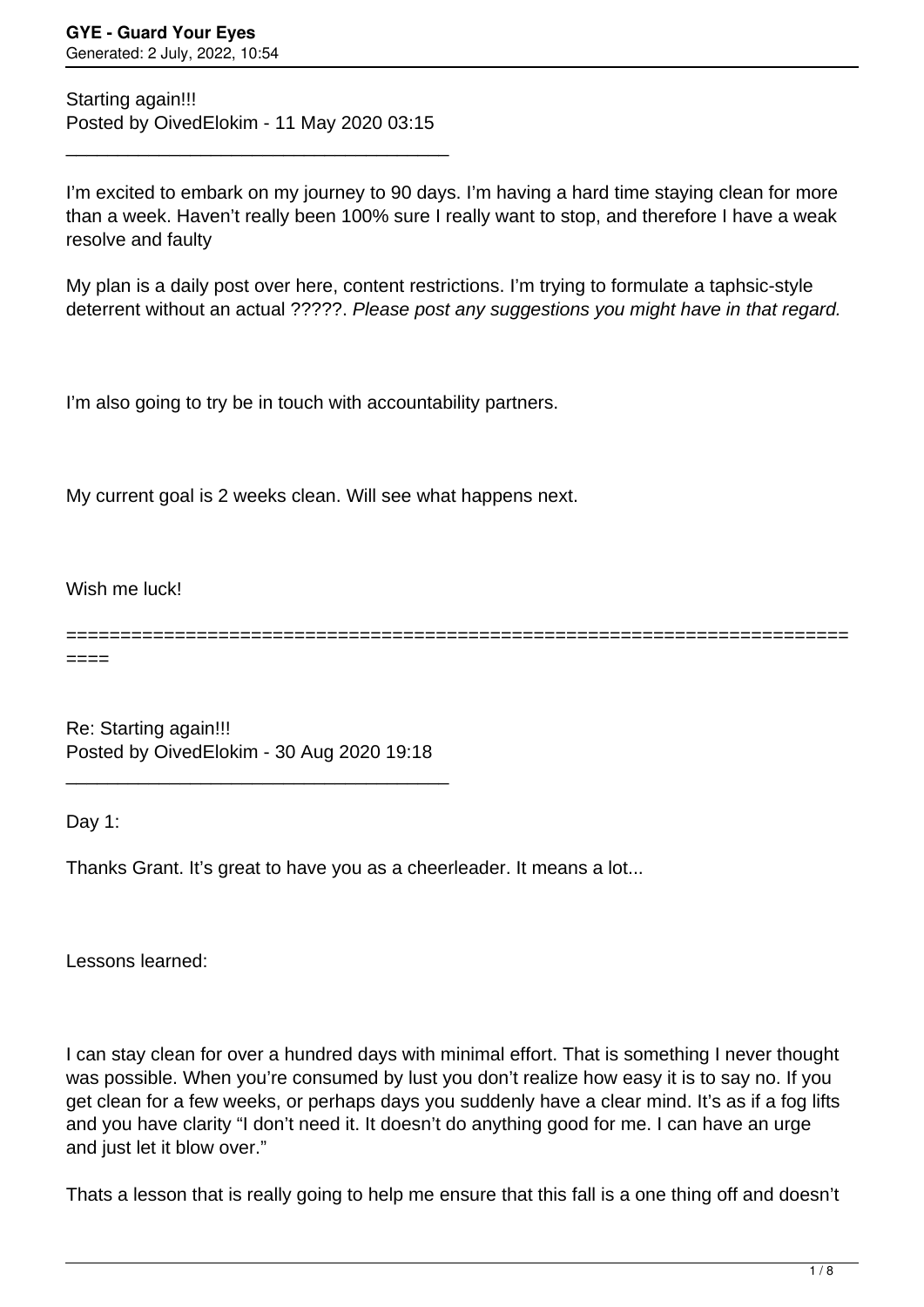drag on.

And it gives me a lot of hope for the future. If I can do it for a hundred, I can do it for a thousand,

Also- if you're feeling weak, like one of these days you are going to give in-trust yourself. If you don't deal with it then, you will probably fall. I've had this sense of weakness for about a week before I fell. I didn't do anything about it.

========================================================================

and ultimately-for a lifetime. Which sounds like a lovely prospect... ====

Re: Starting again!!! Posted by OivedElokim - 30 Aug 2020 23:46

\_\_\_\_\_\_\_\_\_\_\_\_\_\_\_\_\_\_\_\_\_\_\_\_\_\_\_\_\_\_\_\_\_\_\_\_\_

Aaahhh!

Just fell again.

========================================================================

====

Re: Starting again!!! Posted by Realestatemogul - 31 Aug 2020 02:00

\_\_\_\_\_\_\_\_\_\_\_\_\_\_\_\_\_\_\_\_\_\_\_\_\_\_\_\_\_\_\_\_\_\_\_\_\_

We are rooting for you and you can do it!!!

SHEVA yipol tzadik vkam. Good people FALL more than once and that itself is how we grow to great heights!

I am no at 270 days clean and my last streak was 272...BUT I fell in between MANY times....Don't be down about a fall even if you had one back to back. KNOW that Hashem wants you to succeed and that you have the ability to do so! Seva Yipol Tzadik...VKAM. If you keep giving it your best, then eventually you WILL get back up.

I need to make a new game plan. I just don't want to... Hatzlacha!!!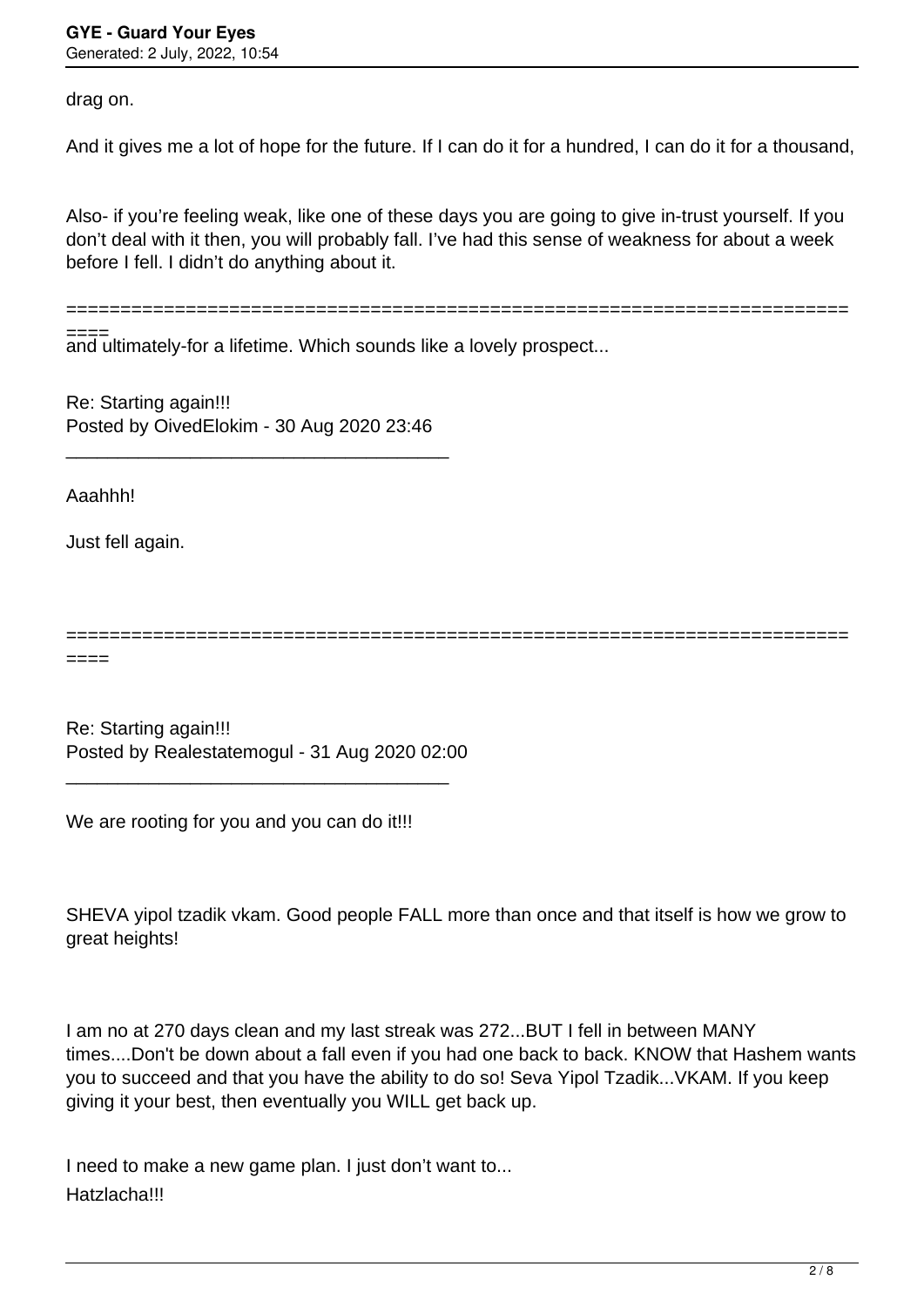====

Re: Starting again!!! Posted by Grant400 - 31 Aug 2020 02:11

\_\_\_\_\_\_\_\_\_\_\_\_\_\_\_\_\_\_\_\_\_\_\_\_\_\_\_\_\_\_\_\_\_\_\_\_\_

Here's an idea I use to stop the continuing effect of a fall. Do something that says to you that it's over. Meaning, that if you fall again or are tempted to fall again it is like falling for the first time of a new round and not a continuous fall from the past time. For example, take a shower, give tzedaka or learn a bit of mussar and say to Hashem "I am starting over".

========================================================================

Create anything or invent any idea that says clearly that the past behavior is over. I'm starting anew. What this does is, it stops the feeling of "If I fall again nothing changed, when I stop I'll start over". It gives you the guilt of breaking a new streak instead of feeling discouraged and continuing the original fall.

**Grant** 

========================================================================

====

Re: Starting again!!! Posted by OivedElokim - 01 Sep 2020 03:41

\_\_\_\_\_\_\_\_\_\_\_\_\_\_\_\_\_\_\_\_\_\_\_\_\_\_\_\_\_\_\_\_\_\_\_\_\_

First of all, thanks to Grant for that piece of advice. I used it to reset after acting out earlier in the night. Did not fall again after my shower although I stayed up much later.

Now, here we come, 90 days...

Ok here goes.

Day 1:

Woke pretty late after a night of some porn and a lot of YouTube videos.

Despite the late start, had a surprisingly decent day. Did some shopping for yeshiva. Saw I a frum woman in the store that was pretty triggering. (Not dressed provocatively or anything-I'm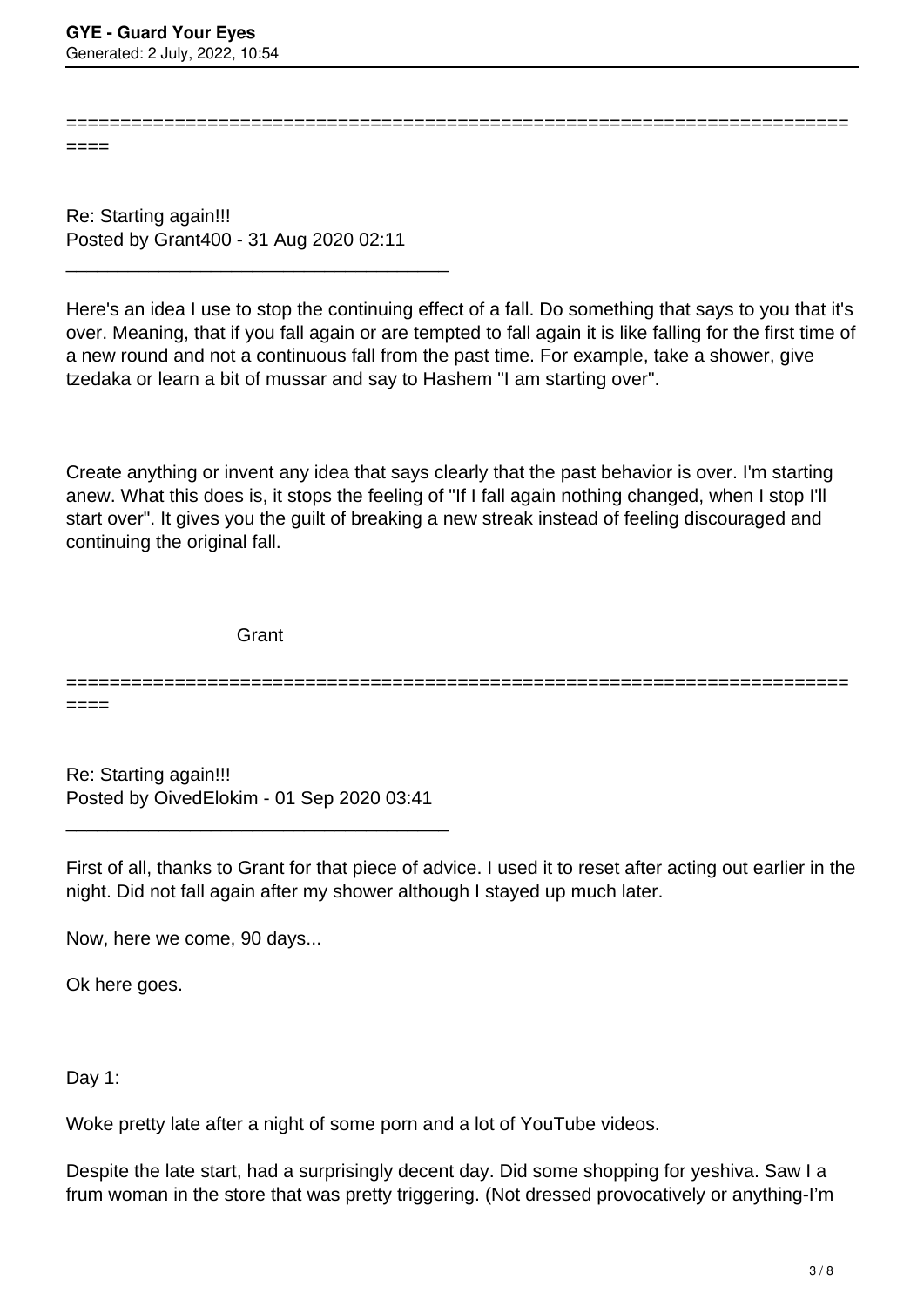just sick). Kept thinking of her throughout the day. But I'm still clean, with a new urge delay plan, a new zeman in yeshiva, and an optimistic attitude. I think that's all I need to succeed, BEZH.

Thanks for reading. Much Hatzlacha to you all.

========================================================================

====

Re: Starting again!!! Posted by Hashem Help Me - 01 Sep 2020 23:39

\_\_\_\_\_\_\_\_\_\_\_\_\_\_\_\_\_\_\_\_\_\_\_\_\_\_\_\_\_\_\_\_\_\_\_\_\_

Maybe as you iyh get going to beat your previous accomplishment, this time around partner up with someone who needs help getting started. You can hold his hand and get him going like you did....

======================================================================== ====

Re: Starting again!!! Posted by OivedElokim - 11 Sep 2020 01:54

\_\_\_\_\_\_\_\_\_\_\_\_\_\_\_\_\_\_\_\_\_\_\_\_\_\_\_\_\_\_\_\_\_\_\_\_\_

Day 11.

12 days since I used an unfiltered device. Don't have any around now. When I will-I will iyh be prepared...

I don't really think I need much more than that to stay clean.

So here I am, trucking forward... **Warning: Spoiler!**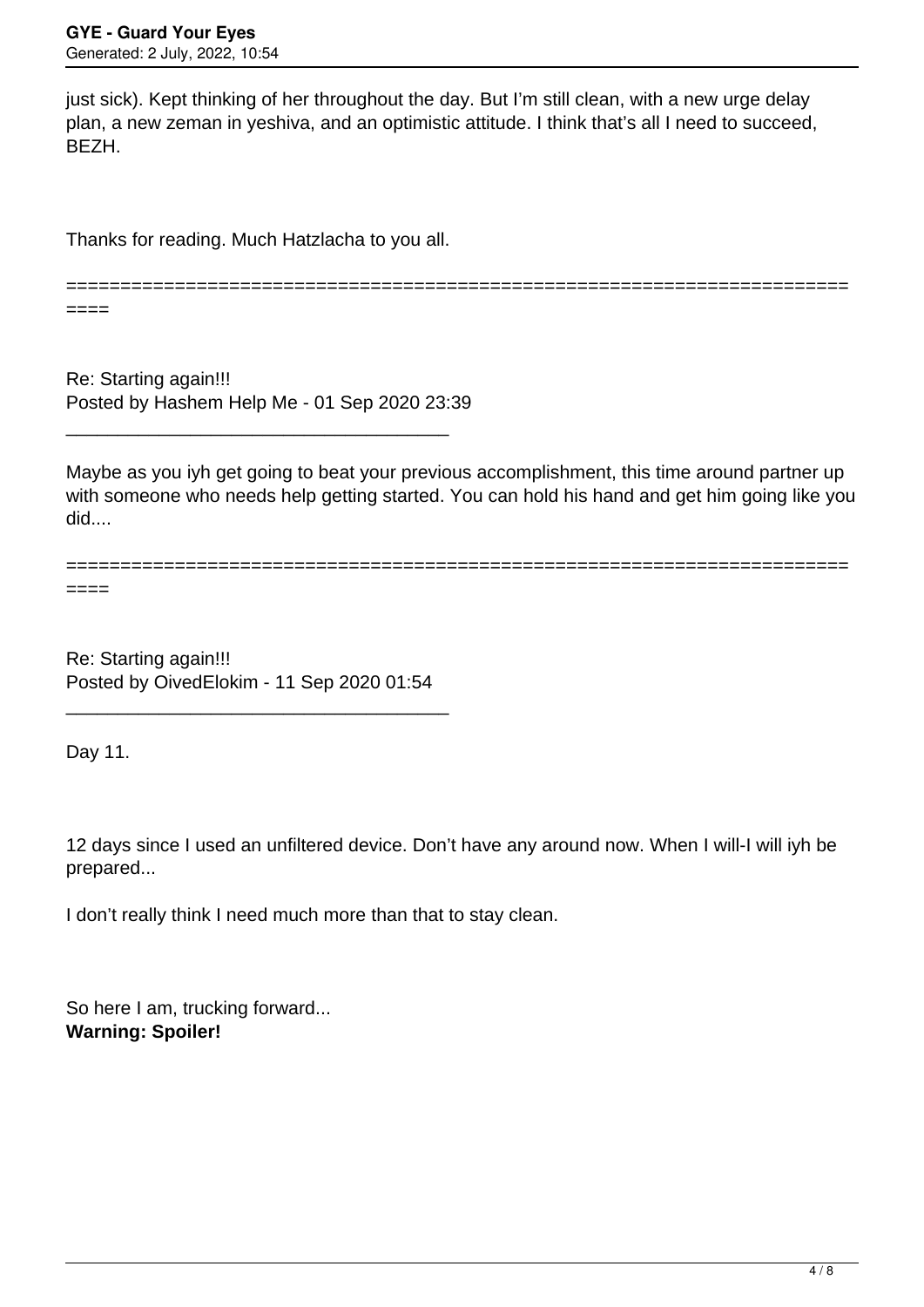====

Re: Starting again!!! Posted by YeshivaGuy - 11 Sep 2020 06:20

\_\_\_\_\_\_\_\_\_\_\_\_\_\_\_\_\_\_\_\_\_\_\_\_\_\_\_\_\_\_\_\_\_\_\_\_\_

I just wanna day that I'm genuinely impressed and inspired by you. How you got right back up after the fall post 105 days (my dream!), and how you valiantly march to the beat of the ratzon HaShem.

========================================================================

Ashrecha ashrecha! May you conquer this, and be matzliach in all aspects of your Avodas Hashem

========================================================================

Re: Starting again!!! Posted by OivedElokim - 30 Sep 2020 19:58

\_\_\_\_\_\_\_\_\_\_\_\_\_\_\_\_\_\_\_\_\_\_\_\_\_\_\_\_\_\_\_\_\_\_\_\_\_

Day 30:

====

What's been working for me:

Real accountability and a real game plan. With the help of a very special GYE member whom I reached out to for help, I formulated a plan that would help me stay clean over bein hazmanim. I've made such plans before, but they were unrealistic and set the bar too high (never using unfiltered devices, which is nearly impossible in my situation). I am very grateful for the help of HHM for taking the time to speak to me on the phone and guiding me in making my plan.

If you are still afraid of calling people, let me tell you how much of a difference it makes. It's worth it...

Hopefully I will post daily during bein hazmanim, because it's harder to stay clean but it's also easier to post ...

========================================================================

====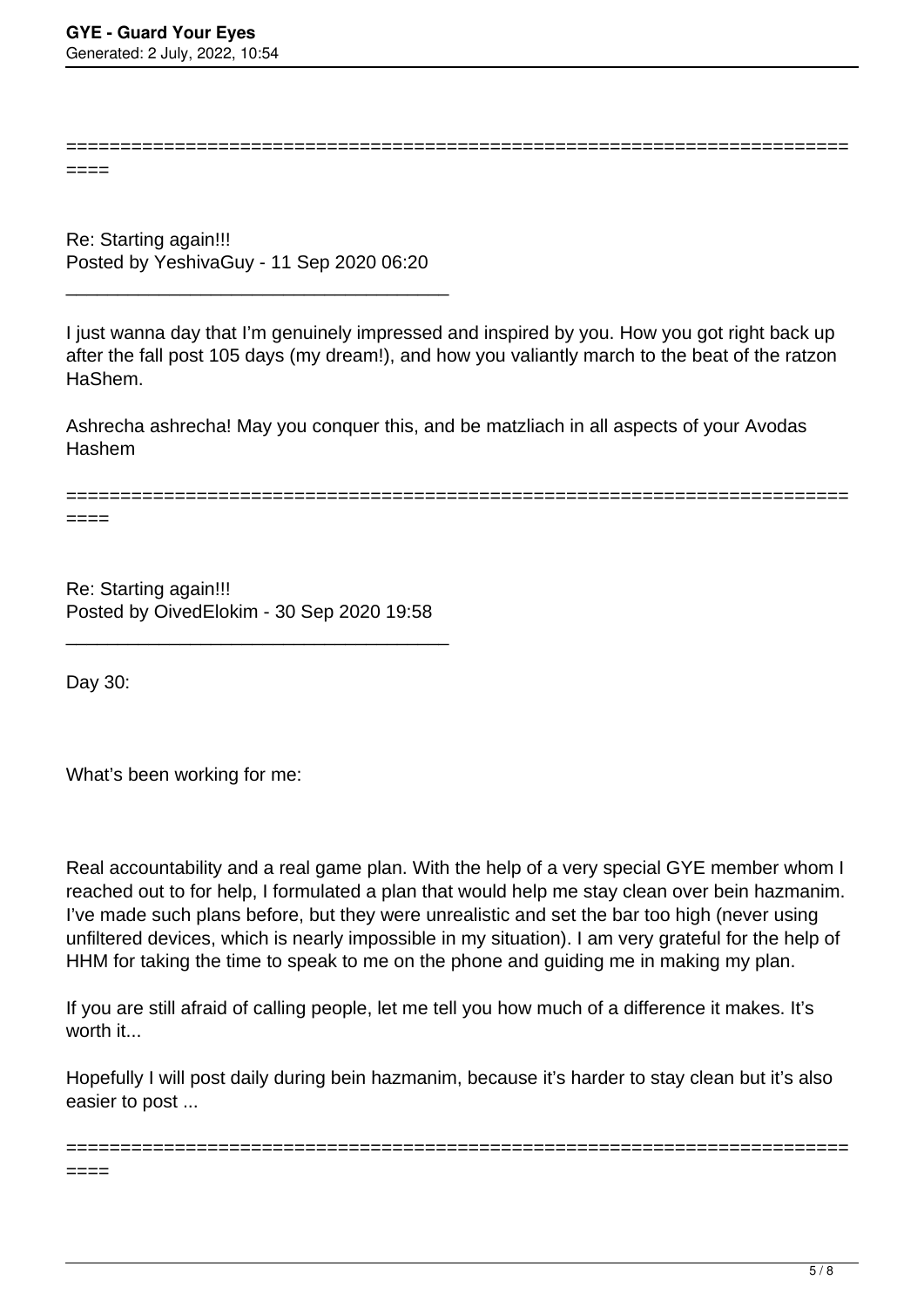Re: Starting again!!! Posted by OivedElokim - 01 Oct 2020 18:25

\_\_\_\_\_\_\_\_\_\_\_\_\_\_\_\_\_\_\_\_\_\_\_\_\_\_\_\_\_\_\_\_\_\_\_\_\_

Got up very late today (got up for krias shema and went right back to bed) and the took a shower. Came pretty close to pleasuring myself etc. I think my knas was what shut that whole thing down. Anyways hopefully going to have a productive rest of the day so that i have the strength to fight when I need it.

========================================================================

====

Re: Starting again!!! Posted by OivedElokim - 02 Oct 2020 18:31

\_\_\_\_\_\_\_\_\_\_\_\_\_\_\_\_\_\_\_\_\_\_\_\_\_\_\_\_\_\_\_\_\_\_\_\_\_

Feeling weak. Had a slip and my tayva is snowballing...

======================================================================== ====

Re: Starting again!!! Posted by Grant400 - 02 Oct 2020 18:51

[OivedElokim wrote on 02 Oct 2020 18:31](/forum/4-On-the-Way-to-90-Days/355736-Re-Starting-again%21%21%21)**:**

\_\_\_\_\_\_\_\_\_\_\_\_\_\_\_\_\_\_\_\_\_\_\_\_\_\_\_\_\_\_\_\_\_\_\_\_\_

Feeling weak. Had a slip and my tayva is snowballing...

Ok. It happens. Tayvah can be there, it's hard, but you have the decision of how to respond to it. Remember, it's a want, not a need no matter how much it may feel like a necessity.

Think, how will you truthfully have more pleasure? By acting out now and having a fleeting moment of physical pleasure with an incredibly painful and destructive aftermath? Or by accepting the urge, moving on with your life and remaining in control and clean with a solid streak behind you, coasting into yom tov and making a ?????? and a ???? ?????? in purity and spiritual ecstasy?

Just some food for thought.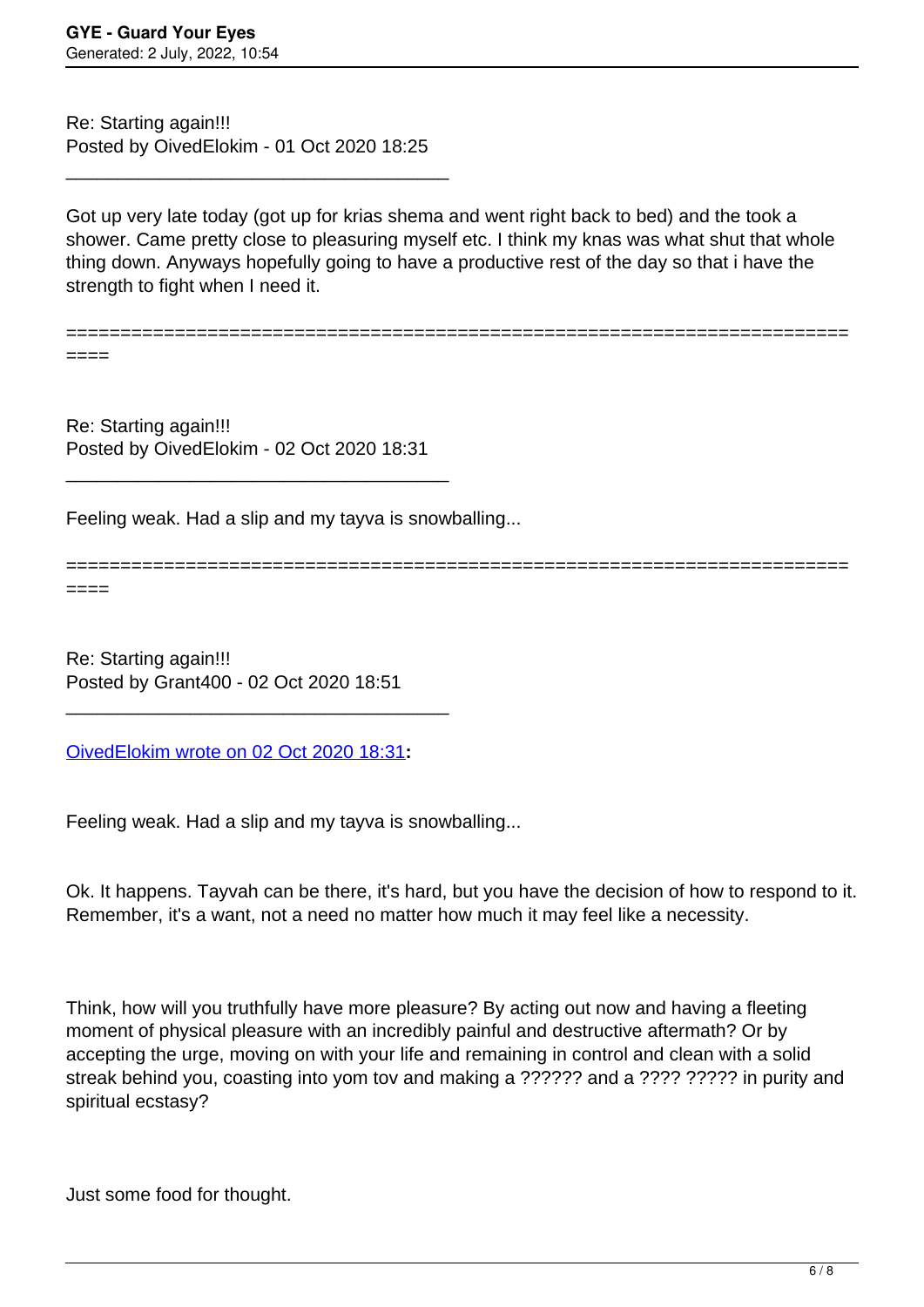**Grant** 

======================================================================== ====

Re: Starting again!!! Posted by OivedElokim - 02 Oct 2020 19:22

\_\_\_\_\_\_\_\_\_\_\_\_\_\_\_\_\_\_\_\_\_\_\_\_\_\_\_\_\_\_\_\_\_\_\_\_\_

Thanks Grant for another clear and compelling post. The tayva has calmed somewhat.

On a different note-what does Karma mean, and why is it displayed for n everyone's profile. Excuse my ignorance...

========================================================================

====

Re: Starting again!!! Posted by OivedElokim - 06 Oct 2020 16:19

\_\_\_\_\_\_\_\_\_\_\_\_\_\_\_\_\_\_\_\_\_\_\_\_\_\_\_\_\_\_\_\_\_\_\_\_\_

Day 36:

I'm clean today. I feel mildly depressed, not sure why. But it weakens your resistance, in any case. Thankfully I'm avoiding triggers so it hasn't been much of a struggle as of late. I think I'm feeling empty cause I'm not being very productive in any particular area over this break. I can't wait to get back to yeshiva and start learning again...

========================================================================

====

Re: Starting again!!! Posted by OivedElokim - 08 Oct 2020 16:06

\_\_\_\_\_\_\_\_\_\_\_\_\_\_\_\_\_\_\_\_\_\_\_\_\_\_\_\_\_\_\_\_\_\_\_\_\_

Day 38:

Having a much better day today, BH. Got up relatively early, davened and learnt a bit. I'm going to be traveling today so I may run into some triggers but I'm pretty sure I can handle it, bez"h.